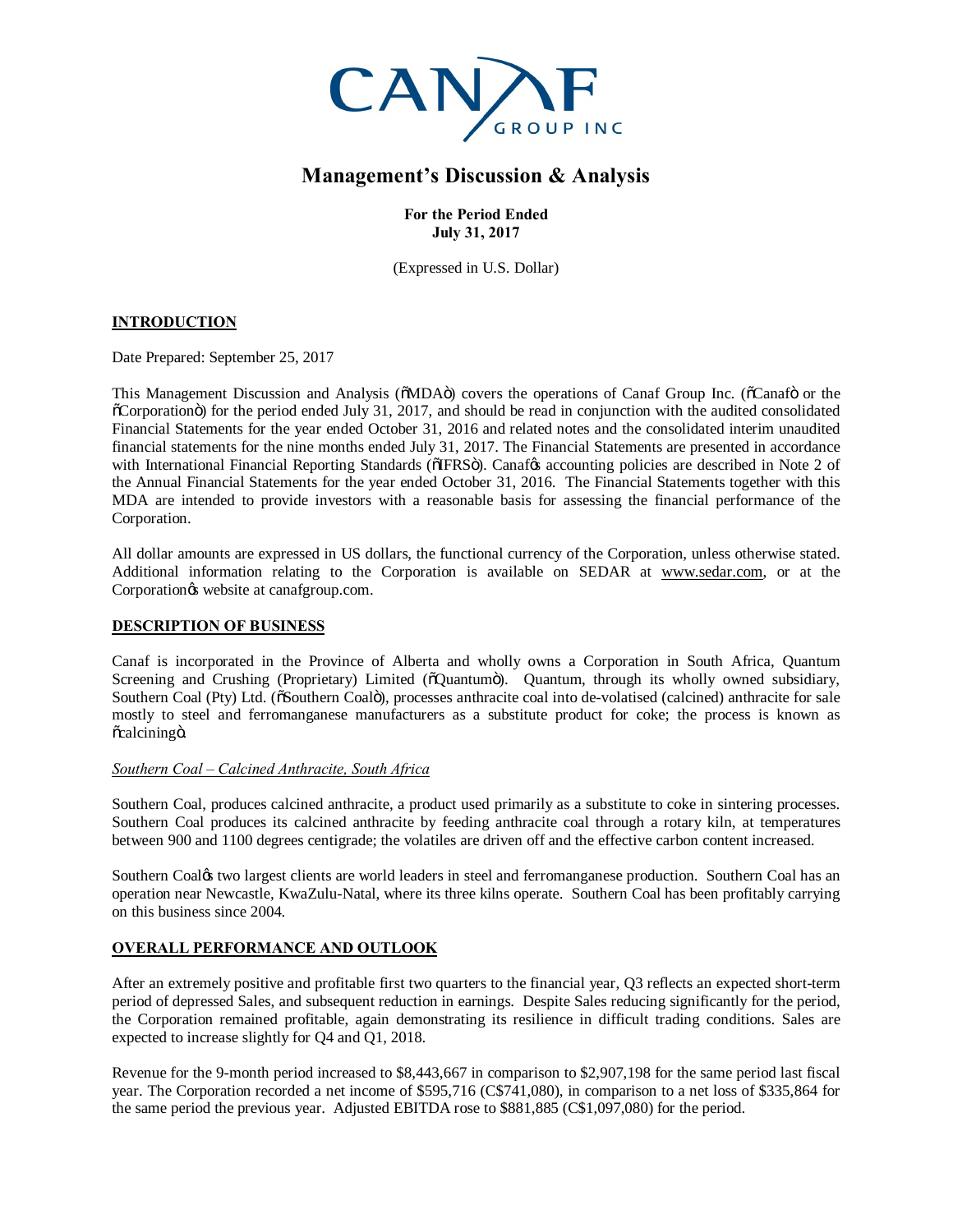

The Corporation continues to understand that for Southern Coal to reach its full potential, its customer bases needs to increase so to reduce its reliability on key suppliers. Southern Coal is continuing to work with a new potential major customer to supply product in South Africa and remains hopeful for trial loads to be dispatched in Q1 or Q2 2018.

The board believes that it is in the interest of the Corporation, and its shareholders, that Southern Coal (Pty) Ltd., achieves a Broad-Based Black Economic Empowerment, ( $\delta$ B-BBEE), Level 4 rating during the fiscal year 2018. During the quarter the Corporation can confirm that it has had discussions with its customers over the need for Southern Coal to improve its current B-BBEE rating so to remain compliant with its customers own supplier requirements. During the coming three months, the Corporation expects to announce the details of a deal that is currently being negotiated and finalized by specialists. All in all, the board is of the belief that the final deal that will be agreed will be one that will ensure sustainability and offer growth opportunity for the South African business.

The Corporation intends to continue to generate positive free cash flow during the fiscal year-end 2017 and will focus on increasing shareholdersø value, as well as investment to improve the efficiency of its older facilities, or investment into related business opportunities in South Africa.

#### *Selected Financial Information*

Due to the fact that the Corporation is listed on the TSX-V and is quoted in Canadian Dollars, the Corporation has prepared some key financial information. The following financial information is derived from the Corporation's interim financial statements for the 9-month ended July 31, 2017, with a comparison in Canadian Dollars.

|                                  | 9-Month end July 31, |            | 9-Month end July 31, |            |
|----------------------------------|----------------------|------------|----------------------|------------|
|                                  | 2017                 | 2016       | 2017                 | 2016       |
|                                  | US\$                 | US\$       | <b>CDNS</b>          | CDN\$      |
| Conversion 1.00 US Dollar Rate   |                      |            | 1.244                | 1.304      |
|                                  |                      |            |                      |            |
| Revenue from Sales               | 8,443,667            | 2,907,198  | 10,504,100           | 3,789,940  |
| Cost of Sales                    | 7,554,442            | 2,898,329  | 9,397,890            | 3,778,380  |
| Gross Profit (Loss)              | 889,225              | 8,869      | 1,106,210            | 11,560     |
| <b>Expenses</b>                  | (343,072)            | (313, 869) | (426, 787)           | (409, 172) |
| <b>Income Tax Expenses</b>       | 49,563               | (10,919)   | 61,657               | (14,234)   |
| Net Income (Loss) for the period | 595,716              | (315,919)  | 741,080              | (411, 846) |
| Adjusted EBITDA*                 | 881,885              | 5,650      | 1,097,080            | 7,365      |
|                                  |                      |            |                      |            |
| <b>Total Assets</b>              | 3,353,998            | 2,722,863  | 4,172,430            | 3,549,630  |
| <b>Bank Loan</b>                 | 490,078              | 750,046    | 609,665              | 977,790    |
| <b>Total Equity</b>              | 2,091,704            | 1,277,635  | 2,602,110            | 1,665,580  |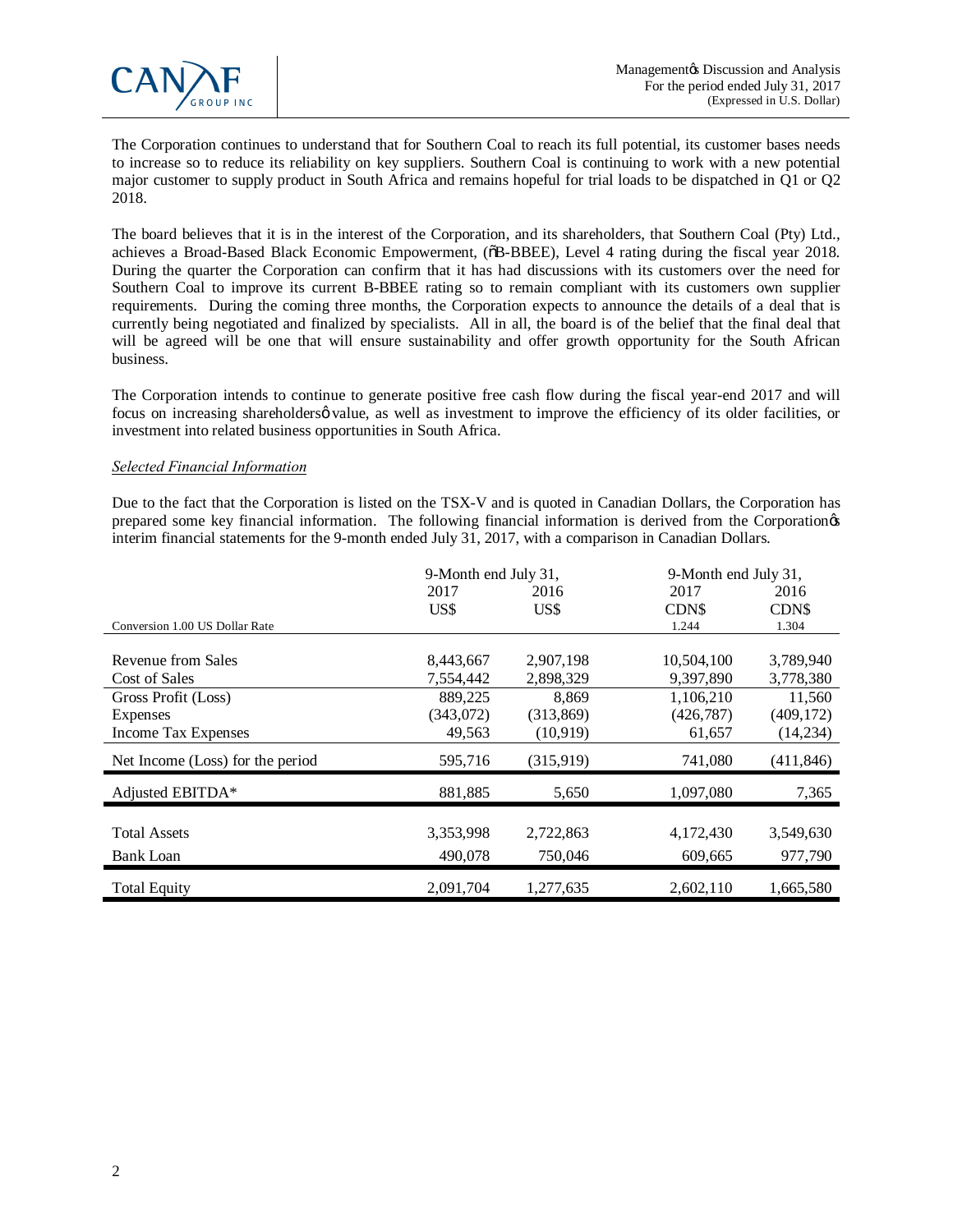

# *South African Business Performance – Southern Coal (Pty) Ltd.*

|                                  | 3-month end July 31, |              |
|----------------------------------|----------------------|--------------|
|                                  | 2017                 | 2016         |
| (in South African Rand)          | <b>ZAR</b>           | ZAR          |
|                                  |                      |              |
| <b>Sales</b>                     | 25,697,782           | 16,855,011   |
| Cost of sales                    | (22, 973, 706)       | (15,330,454) |
| Gross Profit                     | 2,724,076            | 1,524,557    |
| <b>Expenses</b>                  | (1,688,820)          | (1,680,830)  |
| Income tax expense               | 1,003,581            | 326,382      |
|                                  |                      |              |
| Net income (loss) for the period | 2,038,837            | 170,109      |

The Table above shows the performance of the South African business in its local currency, South African Rand (ZAR).

#### *Non- GAAP Performance Measures*

The Corporation has included additional financial performance measures in this MD&A, such as adjusted EBITDA. The Corporation believes that, in addition to conventional measures prepared in accordance with IFRS, certain investors use this information to evaluate the underlying performance of the Corporation $\alpha$  core operations and its ability to generate cash flow. Accordingly, it is intended to provide additional information and should not be considered in isolation or as a substitute for measures of performance prepared in accordance with IFRS.

#### *\*Reconciliation of Adjusted EBITDA and Profit*

|                                | 9-Month end July 31, |           | 9-Month end July 31, |            |
|--------------------------------|----------------------|-----------|----------------------|------------|
|                                | 2017                 | 2016      | 2017                 | 2016       |
|                                | US\$                 | US        | CDN\$                | CDN\$      |
| Conversion 1.00 US Dollar Rate |                      |           | 1.244                | 1.304      |
|                                |                      |           |                      |            |
| Net Income (Loss)              | 595,716              | (315,919) | 741,080              | (411, 845) |
| Financial cost                 | 42,420               | 55,661    | 52,771               | 72,562     |
| Depreciation                   | 293,312              | 254,989   | 364,885              | 332,414    |
| Taxes                          | (49, 563)            | 10.919    | (61, 657)            | 14,234     |
| <b>Adjusted EBITDA</b>         | 881.885              | 5,650     | 1,097,080            | 7,365      |

Adjusted EBITDA represents earnings before interest, taxes, depreciation, amortization, foreign exchange gain (loss) and other revenues (expenses) as historically calculated by the Corporation.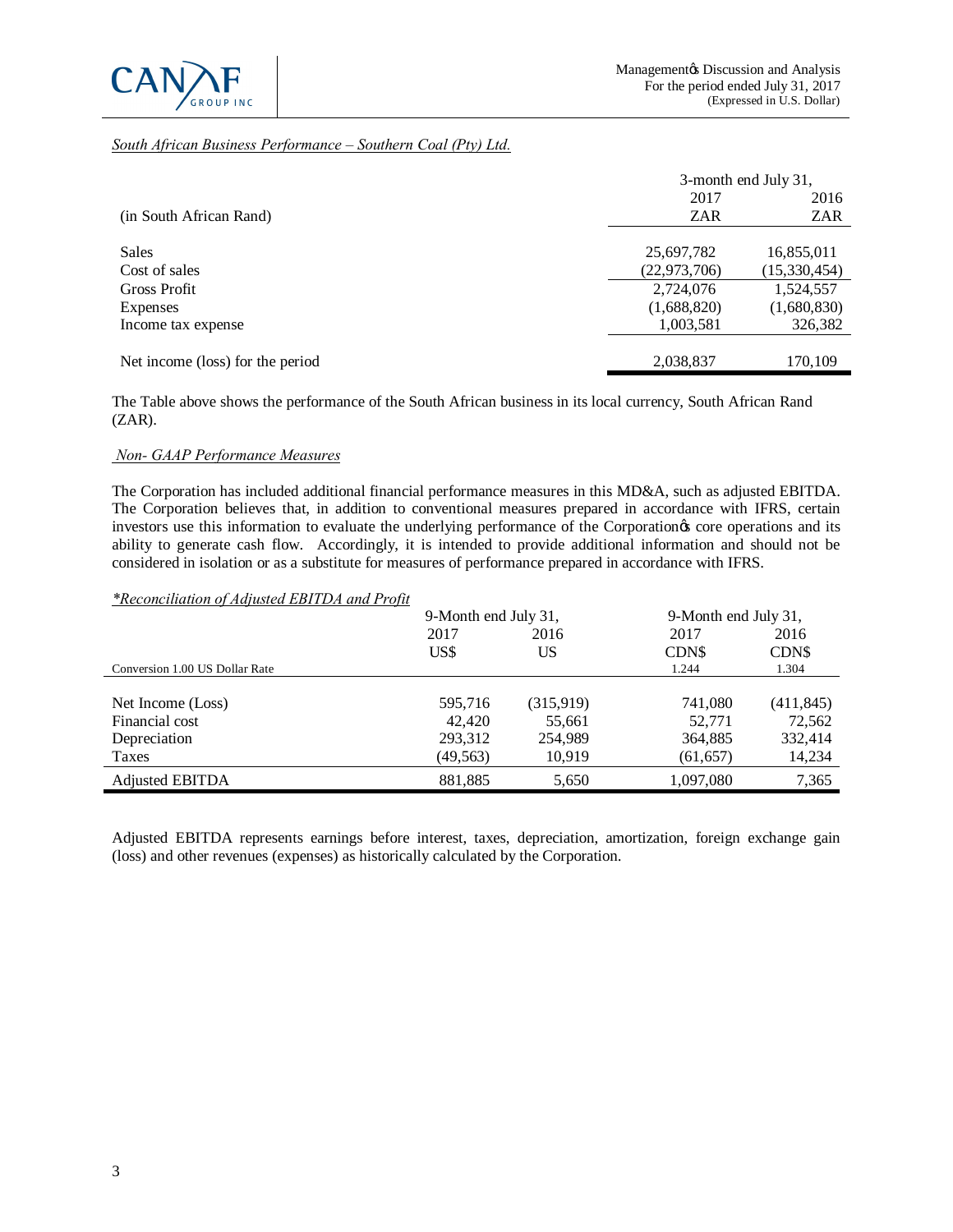

# **RESULTS OF OPERATIONS**

# **Nine Month Period Ending July 31, 2017**

For the 9-month period ended July 31, 2017, the Corporation reported a net income of \$595,716 (C\$741,080) compared to a net loss of \$315,919 for same period the previous year. The increase in net income was directly related to an increase in sales during the period, as well as improved profit margins generated from efficiencies generated from Quantum is new calcining facility, which only started fully operating in August 2016.

|                                  | 2017            |    | July 31,<br>2016 |
|----------------------------------|-----------------|----|------------------|
|                                  |                 |    |                  |
| <b>Sales</b>                     | \$<br>8,443,667 | S  | 2,907,198        |
| Cost of sales                    | (7, 554, 442)   |    | (2,898,329)      |
| Gross Profit (Loss)              | 889,225         |    | 8,869            |
| Expenses                         | (343,072)       |    | (313,869)        |
| Income tax expense               | 49,563          |    | (10, 919)        |
| Net income (loss) for the period | \$<br>595,716   | \$ | (315,919)        |
|                                  |                 |    |                  |

#### *Sales*

Revenue increased to \$8,443,667, in comparison to \$2,907,198, for the same period last year. The significant increase in sales is due to a combination of unusually low sales during the last fiscal period combined with increased prices per sales unit. The Corporation expects to report a slight increase in Sales during Q4 and expects fiscal year end 2018 to reflect increased demand as the Corporation hopes to bring on a new customer.

#### *Expenses*

Expenses increased by 9% in comparison to the same period last year; the main reason for this is due to the inflationary increase in general and administrative expenses as well as currency fluctuations between the reported currency and the currency in which the expenses are recorded. Differences in expenses incurred are as follows:

|                                                                        | 2017<br>S                      | July 31,<br>2016              |
|------------------------------------------------------------------------|--------------------------------|-------------------------------|
| General and Administrative<br>Interest on Bank Loan<br>Interest Income | 312,829<br>42,420<br>(12, 177) | 263,129<br>55,661<br>(4, 921) |
|                                                                        | 343,072                        | 313,869                       |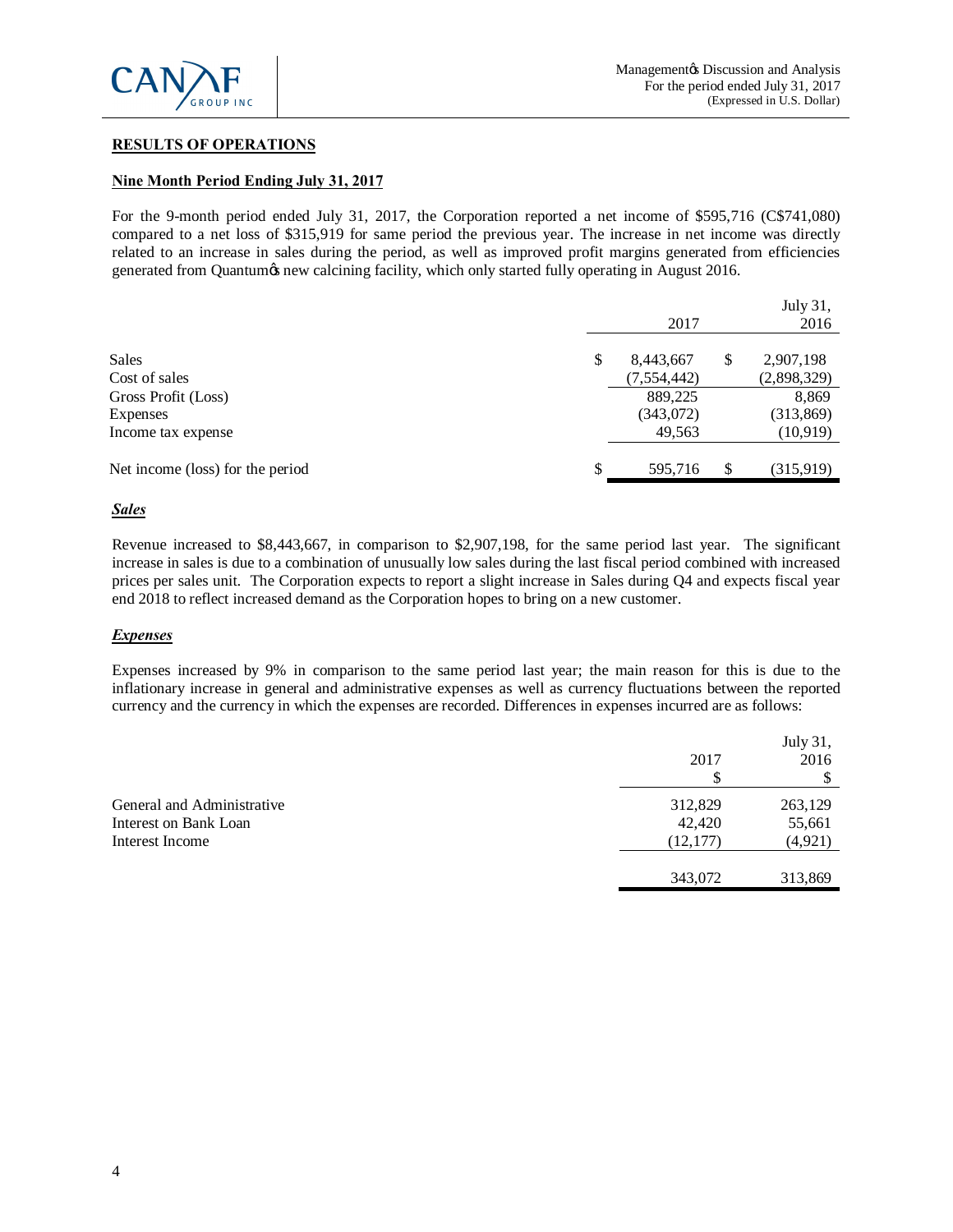

#### *General and administrative expenses*

|                                | Nine Months Ended |          |
|--------------------------------|-------------------|----------|
|                                |                   | July 31, |
|                                | 2017              | 2016     |
|                                | S                 | \$       |
| Bank Charges and Interest      | 2,655             | 2,171    |
| <b>Bad Debts</b>               | 6,595             |          |
| <b>Consulting Fees</b>         | 49,900            | 51,677   |
| <b>Management</b> Fees         | 91,441            | 74,415   |
| Office, Insurance and Sundry   | 52,289            | 34,521   |
| <b>Professional Fees</b>       | 60,863            | 58,022   |
| Promotion                      | 675               | 665      |
| Telephone                      | 11,618            | 11,025   |
| Transfer Agent and Filing Fees | 7,077             | 6,752    |
| Travel                         | 29,716            | 23,881   |
|                                |                   |          |
|                                | 312,829           | 263,129  |

- · Directors and officers of Quantum, a subsidiary of the Corporation in South Africa, billed the Corporation \$91,441 (2016-\$74,415) for management services.
- The Corporation incurred \$49,900 (2016-\$51,677) in consulting fees relating to consulting and management services by the President of the Corporation. The President works full-time for the Corporation.
- Professional fees included audit, tax, accounting and legal of \$60,863 (2016-\$58,022).
- · Transfer agent and filing fees of \$7,077 (2016-\$6,752) consisted of fees paid to regulatory bodies in Canada in connection with routine filings for the period.
- The Corporation incurred \$52,289 (2016 \$34,521) in office and administration costs during the period. These costs for both periods included office expenses, licenses and dues, shareholder costs and printing and insurance. These costs were lower for the year due to decreased in administration fees.
- The Corporation incurred \$29,716 (2016-\$23,881) in travel costs.

#### *Interest Income*

• The Corporationgs interest income of \$12,177 (2016-\$4,921) for the period ended July 31, 2017, was generated from interest earned on cash on hand and interest charges on accounts receivable. The interest income in accounts receivable increased.

#### *Finance Cost*

• The bank loan is subject to interest at 9.25% per annum compounded monthly, with \$42,420 (2016-\$55,661) of interest expense for the period.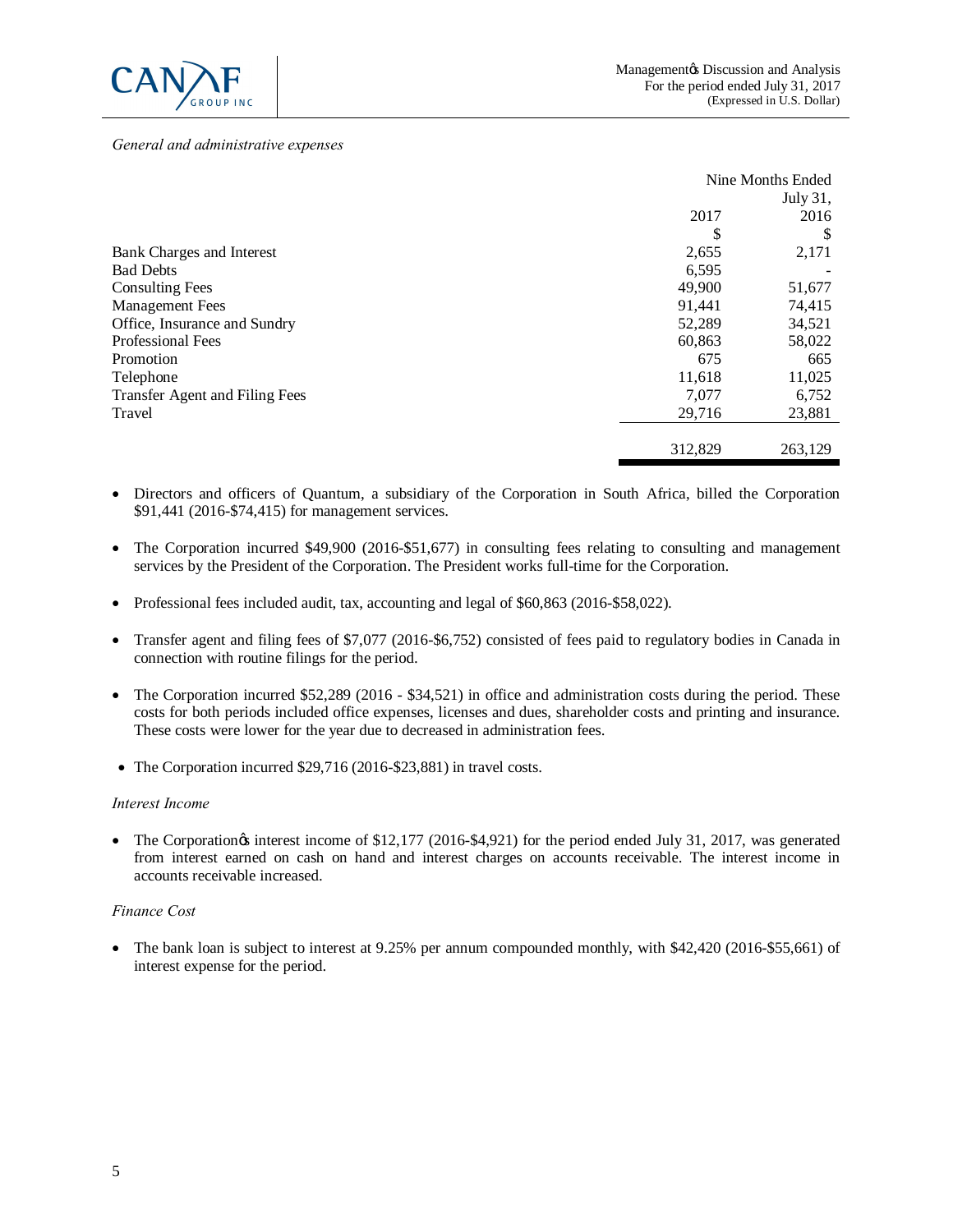

# *Income Taxes*

The Corporation reported income taxes of \$49,563**,** in comparison to \$(10,919) for same the period the previous year.

A majority of the future income tax assets originating in Canada include tax losses carried forward for which a valuation allowance has been recorded. The deferred tax liability included in the balance sheet of \$Nil (October 31, 2016-\$17,108) was recorded to reflect the temporary difference originated on the value assigned to plant and equipment in South Africa.

# *Comprehensive Income*

The Corporation is not subject to currency fluctuations in its core activities however the Corporation is subject to transactions in various currencies and the volatility in international currency markets does have an impact on some costs and translation into the reporting currency of the Corporation. The current period comprehensive gain on foreign exchange in the amount of \$27,014 (2016 Loss - \$37,485) is mostly a result of the translation of foreigncurrency denominated balances from the functional currency to the reporting currency. As at July 31, 2017, the Corporation has accumulated other comprehensive loss of \$1,334,470 (October 31, 2016 - \$1,361,484). The Corporation does not hedge net asset translation movements, but where necessary and appropriate hedge currency risk for trading items.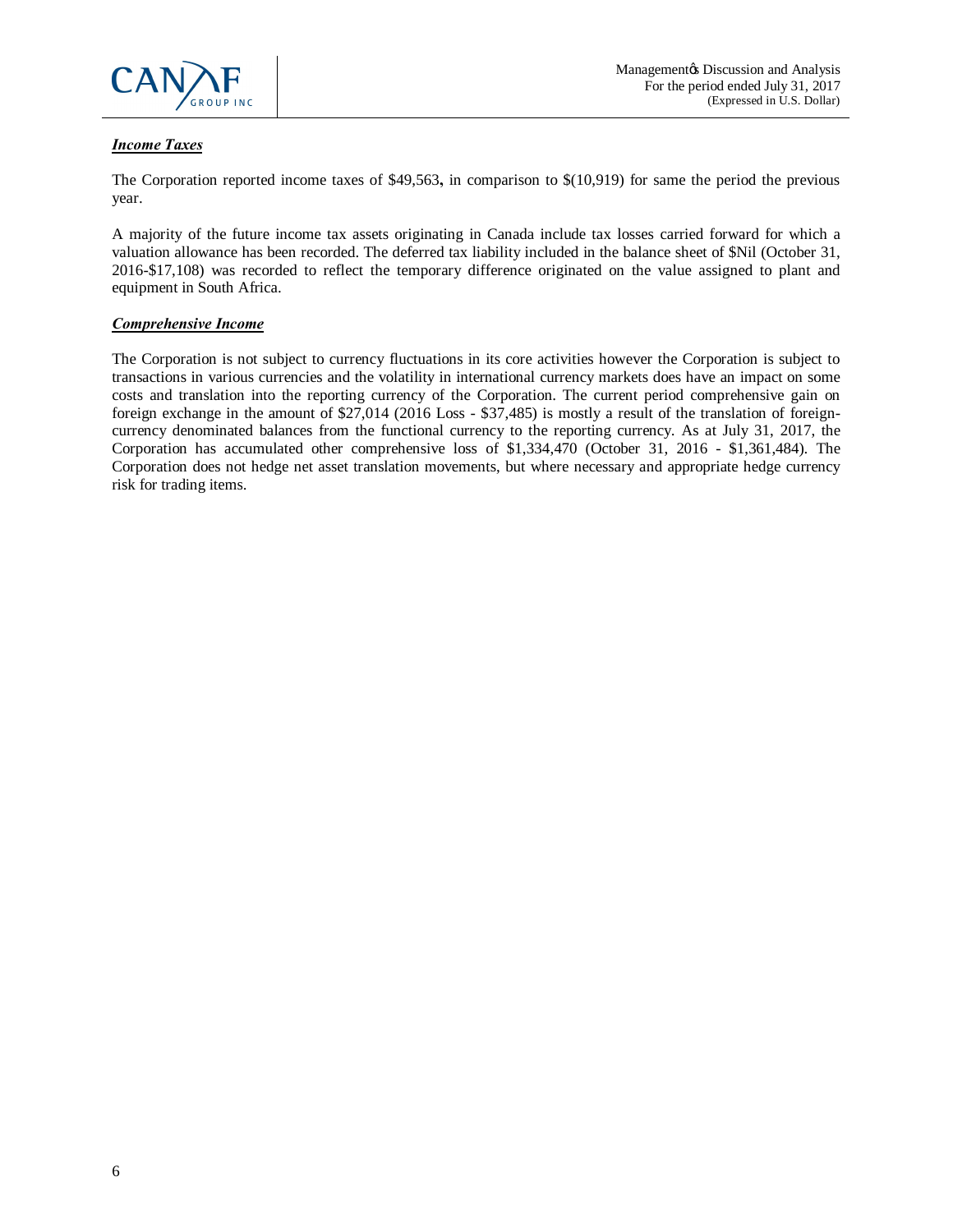

# **RESULTS OF OPERATIONS**

### **Three Month Period Ending July 31, 2017**

For the 3-month period ended July 31, 2017, the Corporation reported a net income of \$166,064 compared to a net income of \$19,945 for the previous year. The increase in net income is reflective of Sales returning to normal levels in comparison to depressed Sales during the same period last year.

|                           | July 31,<br>2017<br>S | July 31,<br>2016 |
|---------------------------|-----------------------|------------------|
| <b>Sales</b>              | 1,961,208             | 1,126,582        |
| Cost of sales             | (1,756,888)           | (1,027,616)      |
| Gross Profit              | 204,320               | 98,966           |
| Expenses                  | (114,965)             | (100, 892)       |
| Income tax expense        | 76,709                | 21,871           |
| Net income for the period | 166,064               | 19,945           |

#### *Sales*

For the three-month period ended July 31, 2017, Sales increased 74% to \$1,961,208 from \$1,126,582 the same period last year. The increase in Sales is mostly due to the return of Sales to normal levels in comparison to unprecedented low levels last year.

#### *Expenses*

For the three-month period ended July 31, 2017, expenses increased by 14%; the main reason for this is due to the increase in general and administrative expenses as well as fluctuations in exchange rates. Differences in expenses incurred are as follows:

|                            | 2017    | July 31,<br>2016 |
|----------------------------|---------|------------------|
| General and Administrative | 105,199 | 86,452           |
| Interest on Bank Loan      | 12,762  | 17,288           |
| Interest Income            | (2,996) | (2, 848)         |
|                            |         |                  |
|                            | 114,965 | 100,892          |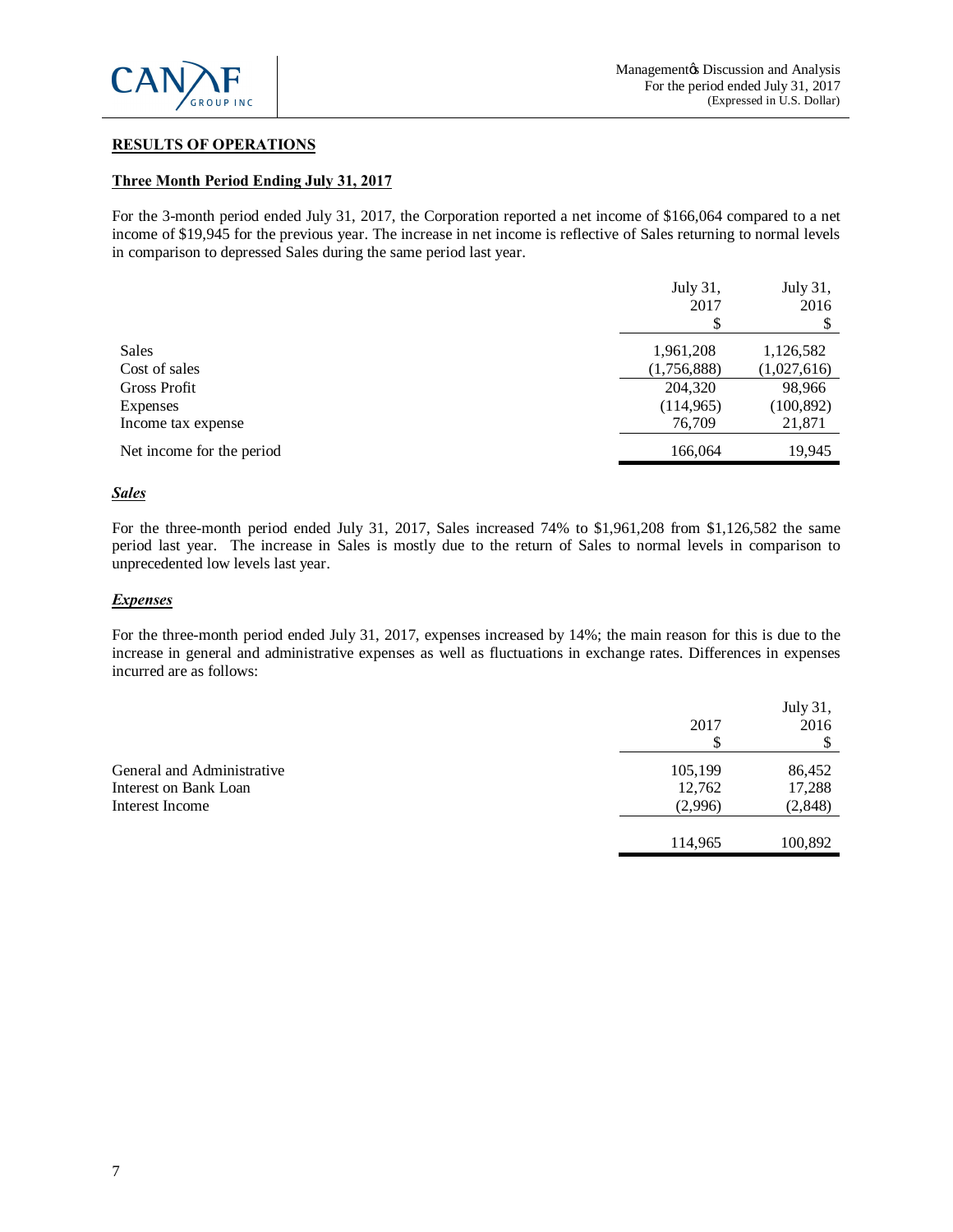

#### *General and administrative expenses*

|                                | Three Months Ended |          |
|--------------------------------|--------------------|----------|
|                                |                    | July 31, |
|                                | 2017               | 2016     |
|                                | \$                 | \$       |
| Bank Charges and Interest      | 1,216              | 688      |
| <b>Consulting Fees</b>         | 16,916             | 17,046   |
| <b>Management Fees</b>         | 28,778             | 23,319   |
| Office, Insurance and Sundry   | 21.441             | 11,425   |
| <b>Professional Fees</b>       | 19,809             | 21,262   |
| Promotion                      | 286                | 340      |
| Telephone                      | 3,512              | 3,942    |
| Transfer Agent and Filing Fees | 750                | 724      |
| Travel                         | 12,491             | 7,706    |
|                                | 105,199            | 86,452   |

- · Directors and officers of Quantum and Southern Coal, a subsidiary of the Corporation in South Africa, billed the Corporation \$28,778 (2016-\$23,319) for management services.
- The Corporation incurred \$16,916 (2016-\$17,046) in consulting fees relating to consulting and management services by the President of the Corporation. The President works full-time for the Corporation.
- · Professional fees included audit, tax, accounting fee and legal of \$19,809 (2016-\$21,262).
- · Transfer agent and filing fees of \$750 (2016-\$724) consisted of fees paid to regulatory bodies in Canada in connection with routine filings.
- · The Corporation incurred \$12,491 (2016-\$7,706) in travel costs.

#### *Interest Income*

• The Corporationgs interest income increased to \$2,996 (2016-\$2,848) for the period ended July 31, 2017 due to increase in accounts receivable.

#### *Finance Cost*

• The bank loan was subject to interest at 9.25% per annum compounded monthly, with \$12,762 (2016-\$17,288) of interest expense for the period.

#### *Income Taxes*

For the period ended July 31, 2017, the Corporation reported income taxes of \$76,709**,** compared to \$19,945 for the same period the previous year.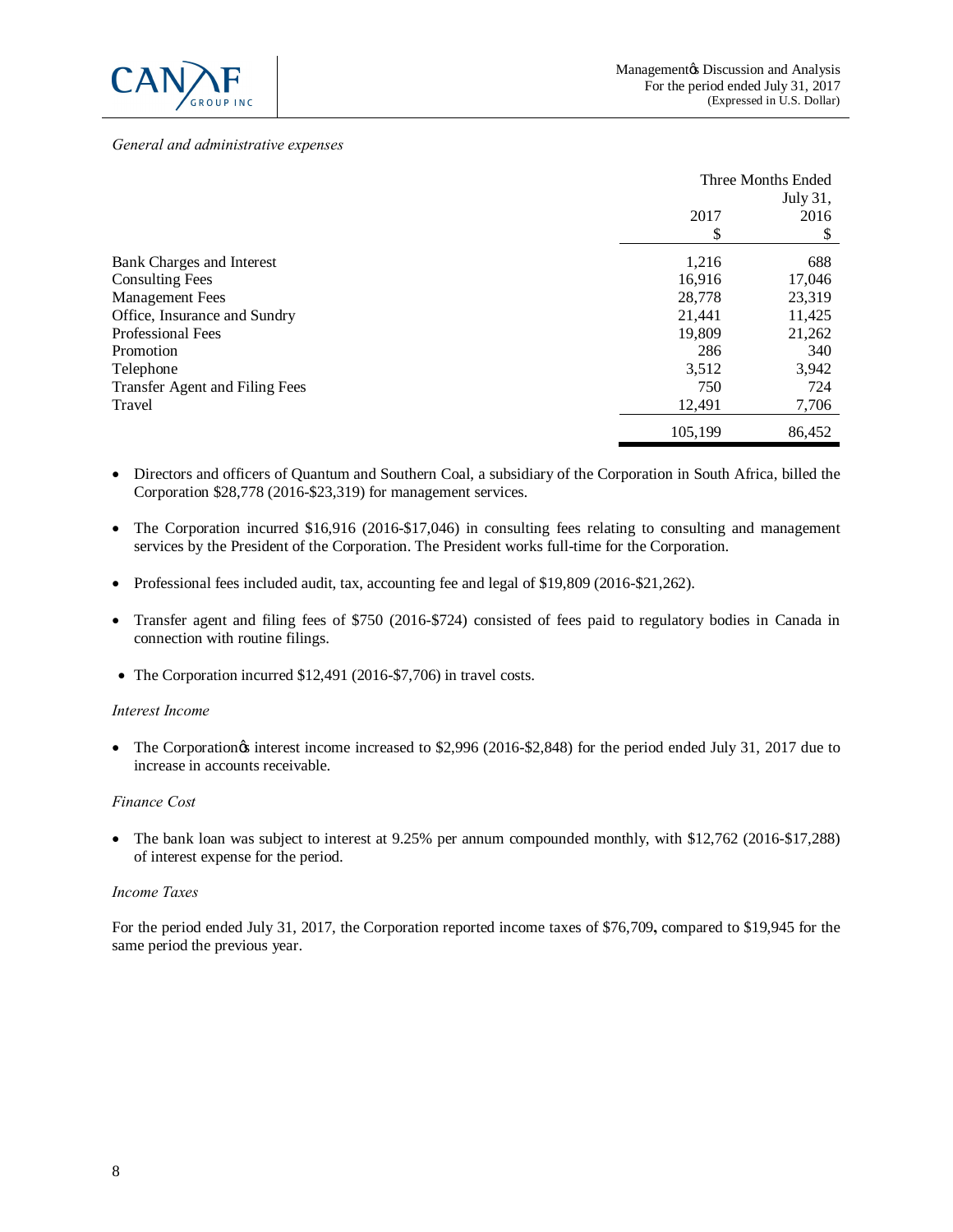

# **SUMMARY OF QUARTERLY REPORTS**

The following financial data is derived from the Corporation<sub> $\alpha$ </sub> financial statements for the past 8 quarters.

|                                  | Three Months Ended |                    |             |             |
|----------------------------------|--------------------|--------------------|-------------|-------------|
|                                  | July 31,           | April 30,          | January 31, | October 31, |
|                                  | 2017               | 2017               | 2017        | 2016        |
|                                  | S                  |                    | S           | \$          |
| <b>Sales</b>                     | 1,961,208          | 3,490,753          | 2,991,706   | 1,796,330   |
| <b>Gross Profit</b>              | 204,320            | 299,024            | 385,881     | 94,196      |
| Net Income (Loss)                | 166,064            | 231,961            | 197,691     | 136,764     |
| Basic and diluted loss per share | 0.00               | 0.00               | 0.00        | 0.00        |
|                                  |                    |                    |             |             |
|                                  |                    | Three Months Ended |             |             |
|                                  | July 31,           | April 30,          | January 31, | October 31, |
|                                  | 2016               | 2016               | 2016        | 2015        |
|                                  |                    |                    | S           |             |
| <b>Sales</b>                     | 1,126,582          | 757,843            | 1,022,773   | 994,031     |
| <b>Gross Profit</b>              | 98,966             | 39,113             | (129, 210)  | (10, 257)   |

The summary of quarterly results above illustrates five consecutive quarters of profitability of the Corporation, which the board expects will continue for the coming quarter. There does remain a level of uncertainty in the South African steel market as global steel production is expected to remain above consumption however the Company expects to see its product will remain in demand as a cheaper alternative to coke products. The Corporation expects the manganese market to remain strong up until at least Q3 2018, as per a customer forecast. The Corporation<sub>®</sub> goal remains to broaden its customer base so to reduce volatility of its Sales and ultimately increase overall profits.

Net Income (Loss) 19,945 (41,382) (294,482) (79,616) Basic and diluted loss per share 0.00 0.00 0.00 0.00 0.00 0.00 0.00

# **Financial position**

Revenue from the sale of calcine and coal has historically been derived from two customers and as a result the Corporation is dependent on these customers for its revenue. Southern Coal however has been actively working on increasing its customer base and has goals to be supplying at least three different facilities by the end of the current fiscal year. Should the Corporation not be successful in increasing its customer base it will continue to solidify and build on its current supply relationships by engaging in secure, long-term supply contracts.

The Corporation earned \$12,177 (2016-\$4,921) of interest income during the period ended July 31, 2017 on its longterm investment, accounts receivables on sales and cash held in Canadian and South African banking institutions.

The main components making up the balance of \$3,353,998 of total assets as at July 31, 2017 are \$1,202,245 property, plant and equipment, \$907,084 in accounts receivable and \$504,600 in inventories, comprising mostly of stock on hand.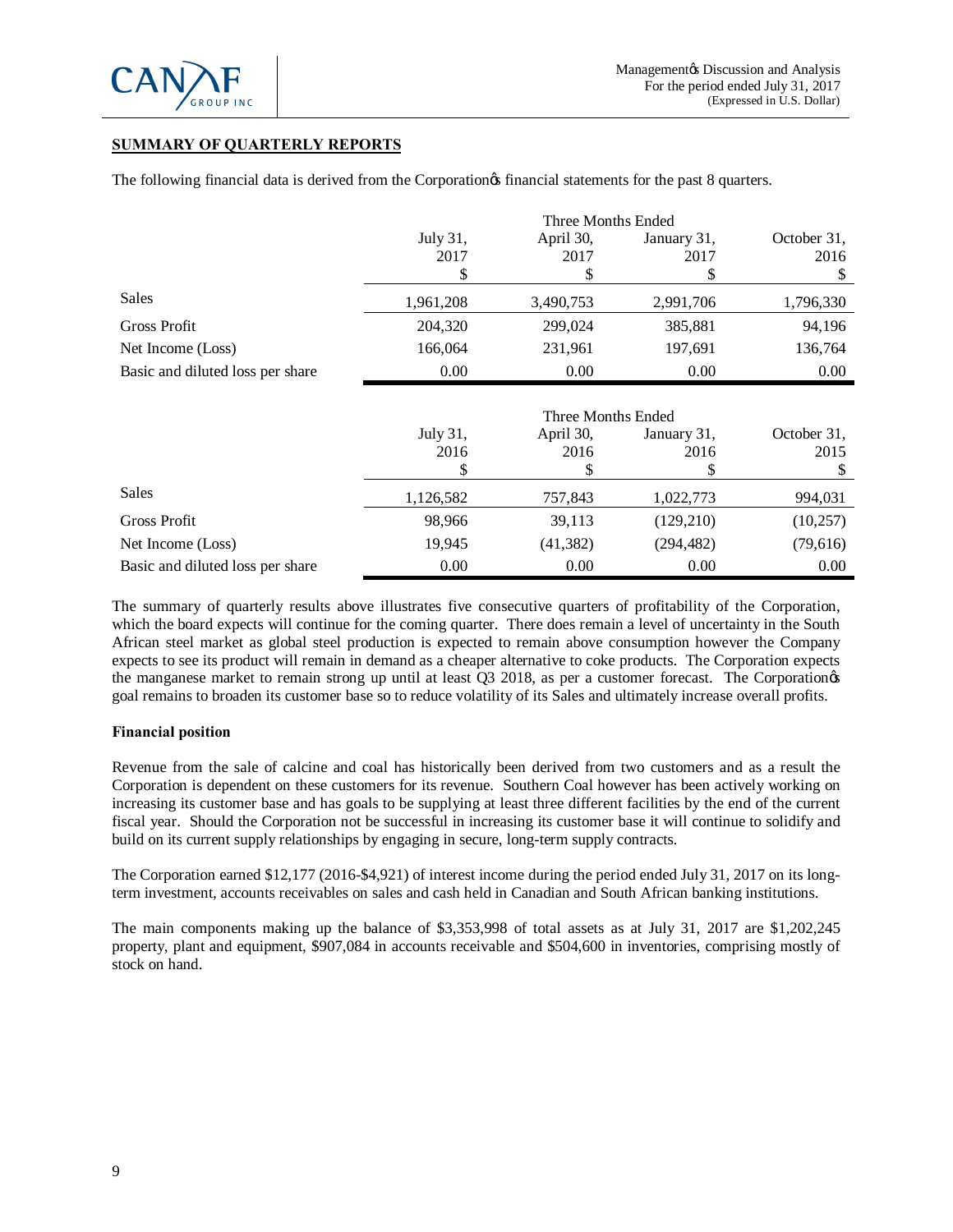

# **LIQUIDITY AND CAPITAL RESOURCES**

At July 31, 2017, the Corporation had working capital of \$1,300,946. All cash and cash equivalents are deposited in interest accruing accounts.

|                                                 | July 31,  | October 31, |
|-------------------------------------------------|-----------|-------------|
|                                                 | 2017      | 2016        |
|                                                 |           | S           |
| Current assets                                  | 2,151,752 | 1,472,626   |
| Plant and Equipment<br><b>Intangible Assets</b> | 1,202,245 | 1,256,691   |
| <b>Total Assets</b>                             | 3,353,998 | 2,729,318   |
|                                                 |           |             |
| <b>Current Liabilities</b>                      | 850,806   | 839,250     |
| Bank Loan                                       | 411,488   | 403,986     |
| Deferred Tax Liability                          |           | 17,108      |
| <b>Total Liabilities</b>                        | 1,262,294 | 1,260,344   |
| ShareholdersøEquity                             | 2,091,704 | 1,468,974   |
| <b>Working Capital</b>                          | 1,300,946 | 633,376     |

Significant working capital components include cash in current or interest bearing accounts, trade and other receivables, sales tax receivable, inventories and prepaid expenses and deposits, trade and other payables, sales tax payable, income tax payable, and current portion of long-term debt.

Trade receivables and trade payables are expected to increase or decrease as sales volumes change.

|                                       | 2017       | July 31,<br>2016 |
|---------------------------------------|------------|------------------|
| Cash used in operating activities     | 714,809    | 246,140          |
| Cash used in investing activities     | (238, 866) | (117,102)        |
| Cash provided by financing activities | (212, 152) | (200,091)        |
| Change in cash                        | 263,791    | (71, 053)        |

Operations generated \$714,809 in cash compared to \$71,053 utilized during the period ended July 31, 2017. The increased in cash generated from operations in 2017 as compared to 2016 is mainly due to a fluctuation in trade receivables and trade payables due to the purchase of equipment and inventories in our subsidiaries in South Africa.

Except as described above, the Corporation & management is not aware of any other trends or other expected fluctuations in its liquidity that would create any deficiencies. The Corporation $\alpha$  management believes that its cash balances will be sufficient to meet the Corporation<sub>os</sub> short-term and long-term requirements for ongoing operations and planned growth.

# **ECONOMIC DEPENDENCE**

Sales from the Corporation is South African coal processing business are substantially derived from two customers and as a result, the Corporation is economically dependent on these customers. The Corporation's exposure to credit risk is limited to the carrying value of its accounts receivable. As at July 31, 2017, trade receivables of \$907,084 were due from these customers and were collected subsequent to period-end.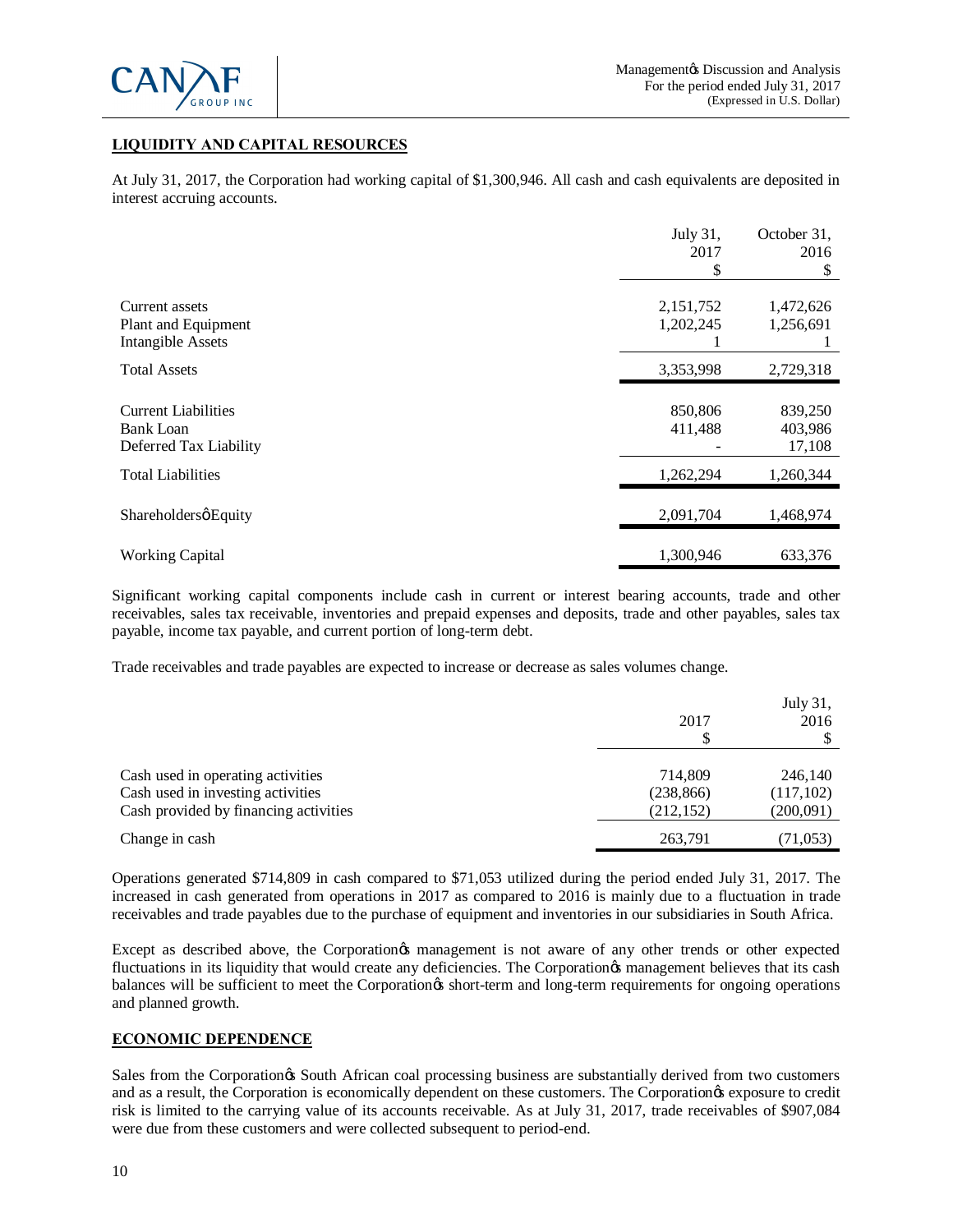

# **REVENUE RECOGNITION**

Revenue from the sale of calcined anthracite is recognized upon transfer of title, which is completed when the physical product is delivered to customers and collection is reasonably assured. Interest and other income are recognized when earned and collection is reasonably assured.

# **COMMITMENT**

The Corporation has an agreement to lease premises for its coal processing plant in South Africa for a term of ten years, expiring on December 31, 2020. The agreement offers the Corporation, in lieu of rent, feedstock coal to be delivered to its adjacent premises, which it purchases at market price. Should the Corporation decide to purchase feedstock coal from an alternative supplier which the lessor is otherwise able to provide, then a monthly rent of Rand 200,000 (\$14,846) is payable. To date, the Corporation has not been required to pay any rent for the premises as it has continued to purchase feedstock coal from the landlord.

# **CONTRACTUAL OBLIGATIONS**

|                                           | July 31,<br>2017<br>\$ | October 31,<br>2016   |
|-------------------------------------------|------------------------|-----------------------|
| <b>Bank Loan</b><br>Less: Current Portion | 490,078<br>(78, 590)   | 702,230<br>(298, 244) |
|                                           | 411,488                | 403,986               |

The bank loan bears interest at 9.25% per annum, matures on January 7, 2019, and is secured by the Corporationgs furnace acquired with the proceeds from the loan. The bank loan is repayable over 42 months in blended monthly payments of Rand 393,779 (\$29,230 translated at October 31, 2016 exchange rate). During the period ended July 31, 2017, the Corporation incurred interest expense totaling  $$42,420$  (October 31, 2017 6  $$71,721$ ).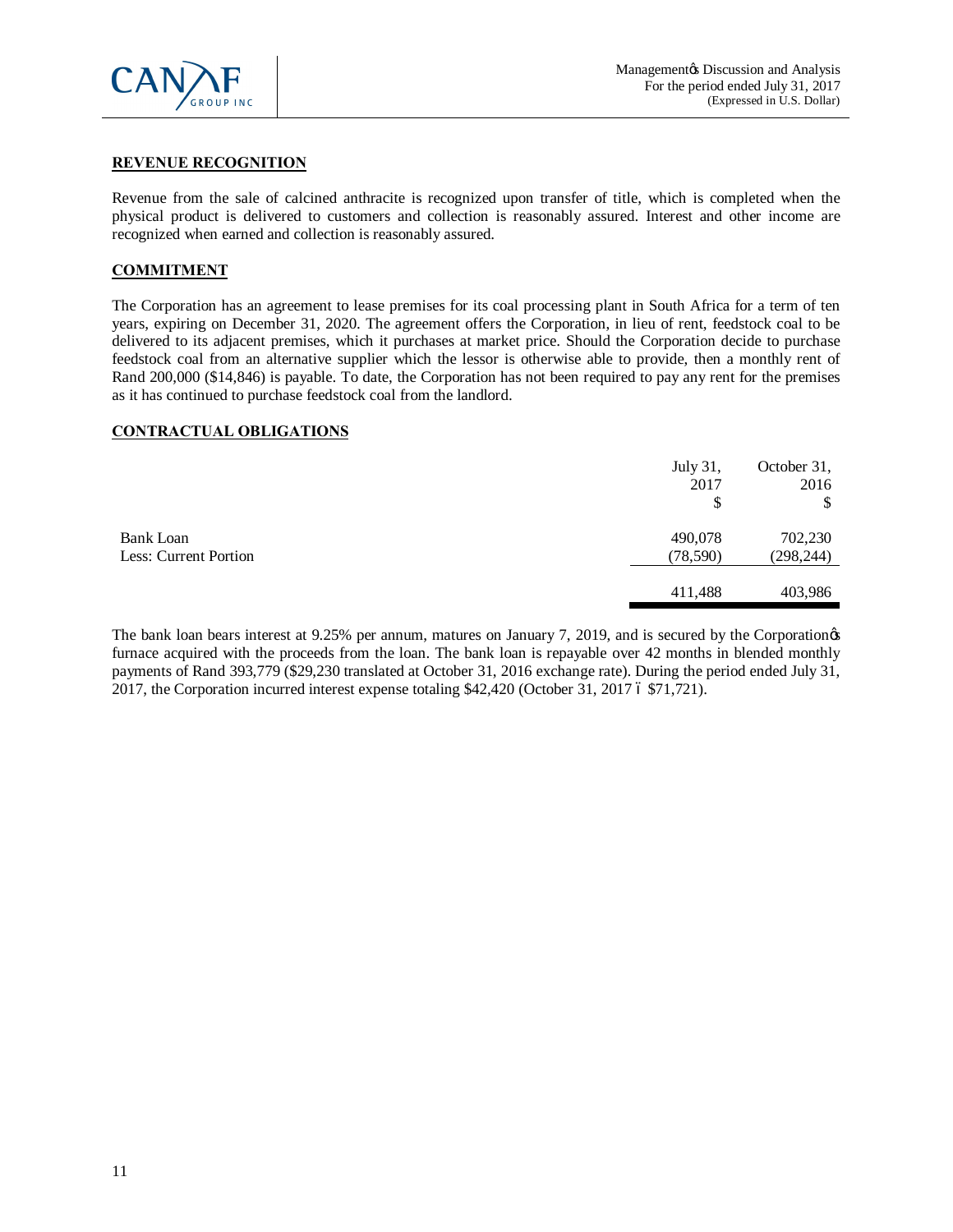

# **TRANSACTIONS WITH RELATED PARTIES**

At the report date, key management consists of Christopher Way (CEO, President and a Director of the Corporation), Zeny Manalo (CFO and a Director of the Corporation); David Way (Chairman of the Board and Director of the Corporation) and Kevin Corrigan (Independent Director of the Corporation).

Fees incurred for services by key management personnel during the 6-month period ended July 31, 2017 and 2016 were as follows:

| <b>Services</b>          | Party                                                                                                                      | 2017<br>S | July 31,<br>2016 |
|--------------------------|----------------------------------------------------------------------------------------------------------------------------|-----------|------------------|
| <b>Consulting Fees</b>   | Charges by the President, CEO and director of the<br>Corporation                                                           | 49,900    | 51,677           |
| <b>Professional Fees</b> | Charges by the CFO and director of the Corporation                                                                         | 30.282    | 30,434           |
| <b>Management Fees</b>   | Charges by the President and a director of the<br>Corporation in relation with coal processing<br>business in South Africa | 91.141    | 74,415           |

### *Other related party:*

Management Fee of \$19,081 (2016-\$33,326) charged by P. Cronje, a Director of the Corporationgs South African subsidiary, Quantum.

# **OFF-BALANCE SHEET ARRANGEMENTS**

The Corporation has no off-balance sheet arrangements

# **CHANGE IN ACCOUNTING POLICIES**

In preparing these interim financial statements as at July 31, 2017, the significant judgments made by management in applying the Corporation $\alpha$  accounting policies and the key sources of estimation uncertainty were the same as those that applied to the annual financial statements for the year ended October 31, 2016.

# **RISKS AND UNCERTAINTIES**

There are no significant changes relating to the risk factors since the filing of the annual MD&A of October 31, 2016.

# **UPDATE ON UGANDAN CLAIM AGAINST KILEMBE MINES LIMITED**

In August 2006, Canaf, then known as Uganda Gold Mining, announced the termination of any further investment into its Kilembe Copper-Cobalt Project in Uganda. Since 2007, the Corporation has been involved in a legal dispute with Kilembe Mines Limited, ( $\delta$ KML $\ddot{o}$ ). In January 2013, the High Court of Uganda referred the case back to arbitration for settlement.

On May 29, 2013, a preliminary meeting was held between the Corporation, KML and the arbitrator. The Corporation can confirm that further meetings were scheduled for August 2013, after filings of amended statements of defence and claims had been submitted. Since the initial meeting however the Government has awarded a deal to a Chinese Consortium to manage and operate KML. The Corporation& appointed Ugandan Advocates have notified the board that the Arbitrator has stepped down for personal reasons. The Corporation $\alpha$  Uganda Advocates and the Governmentøs Solicitor General have agreed to a new Arbitrator, Retired Justice James Ogoola. The parties held a